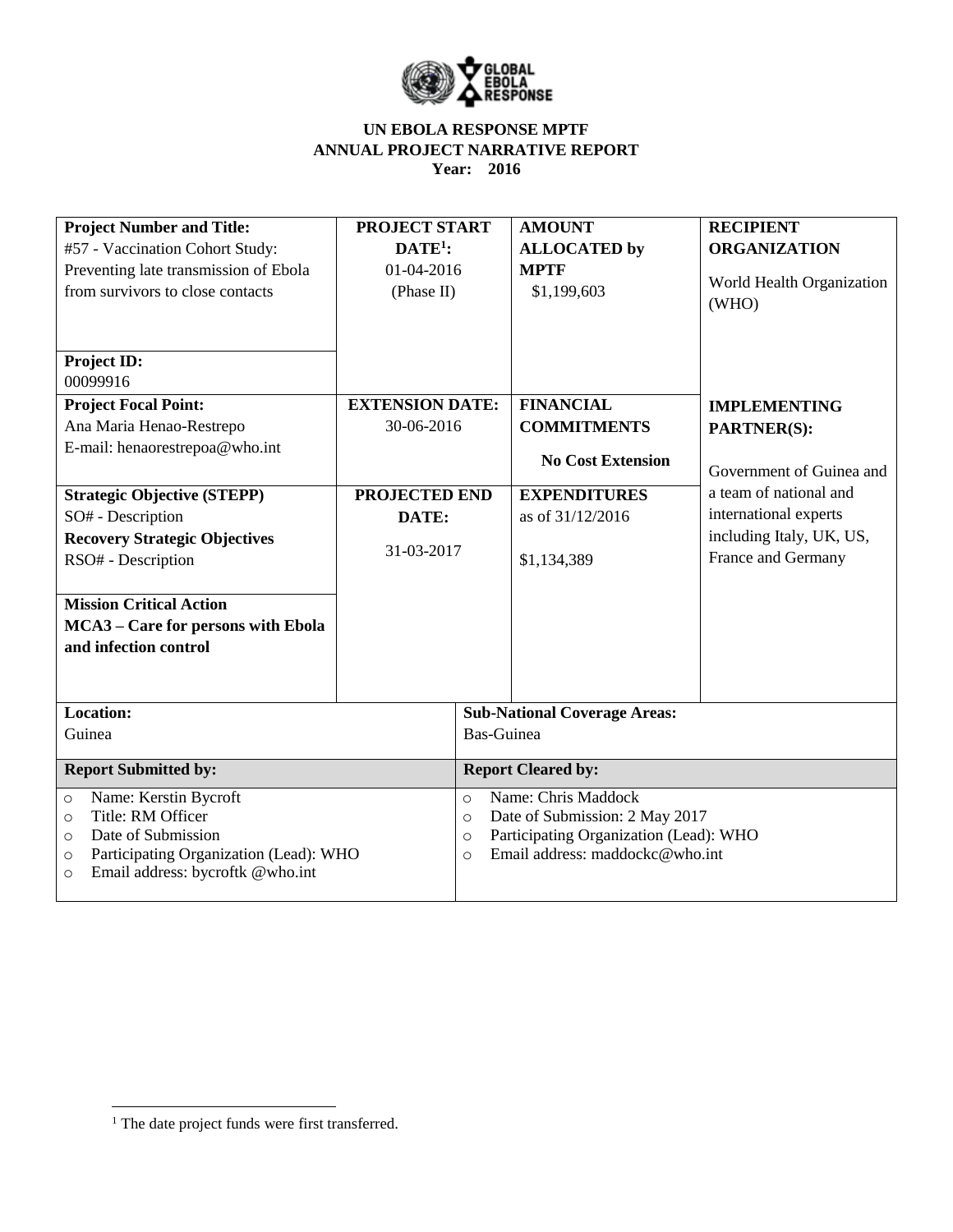

|                                                                                                                                                                                                                                  |                                       |                                                                                                  | <b>OUTPUT INDICATORS</b>                                                        |                                                                                       |                                                                            |
|----------------------------------------------------------------------------------------------------------------------------------------------------------------------------------------------------------------------------------|---------------------------------------|--------------------------------------------------------------------------------------------------|---------------------------------------------------------------------------------|---------------------------------------------------------------------------------------|----------------------------------------------------------------------------|
| <b>Indicator</b>                                                                                                                                                                                                                 | Geographic<br><b>Area</b>             | Projected<br><b>Target</b><br>(as per<br>results<br>matrix)                                      | Quantitative<br>results for the<br>reporting period                             | <b>Cumulative</b><br>results since<br>project<br>commencement<br>(quantitative)       | <b>Delivery Rate</b><br>(cumulative % of<br>projected total)<br>as of date |
|                                                                                                                                                                                                                                  |                                       |                                                                                                  |                                                                                 | Description of the quantifiable indicator as set out in the approved project proposal |                                                                            |
|                                                                                                                                                                                                                                  |                                       |                                                                                                  |                                                                                 |                                                                                       |                                                                            |
| Number of<br>participants recruited<br>for the initial phase of<br>the vaccination<br>Programme                                                                                                                                  | Guinea                                | 1000/1500                                                                                        | 2047                                                                            | 2047                                                                                  |                                                                            |
| 100% of blood<br>samples of selected<br>participants<br>systematically<br>collected and analyzed<br>at 28 day period<br>(includes up to 500<br>EVD survivors and up<br>to 1500 vaccines<br>among close contacts<br>of survivors) | Guinea                                | 100% blood<br>sample<br>collected and<br>analyzed at 28<br>days                                  | 638 vaccinated<br>day 28 blood<br>sample collected                              | 638<br>vaccinated day 28<br>blood sample<br>collected                                 |                                                                            |
| 100% of contacts of<br>survivors who have<br>consented and<br>received the rVSV<br>vaccine (includes up<br>to up to 1500<br>vaccinees among close<br>contacts of survivors)                                                      | Guinea                                | 100% of<br>contacts of<br>survivors who<br>have<br>consented and<br>received the<br>rVSV vaccine | 2047 participants<br>were vaccinated<br>for 2051<br>consenting<br>participants. | 2047 participants<br>were vaccinated<br>for 2051<br>consenting<br>participants.       | 99.8%                                                                      |
| International and<br>Guinea Staff working<br>on Study travel to                                                                                                                                                                  | Guinea,<br>Liberia and<br>Switzerland | Regular<br>meetings with<br>key                                                                  | Weekly meetings<br>in Guinea with<br>Ebola                                      | Weekly meetings<br>in Guinea with<br>Ebola                                            |                                                                            |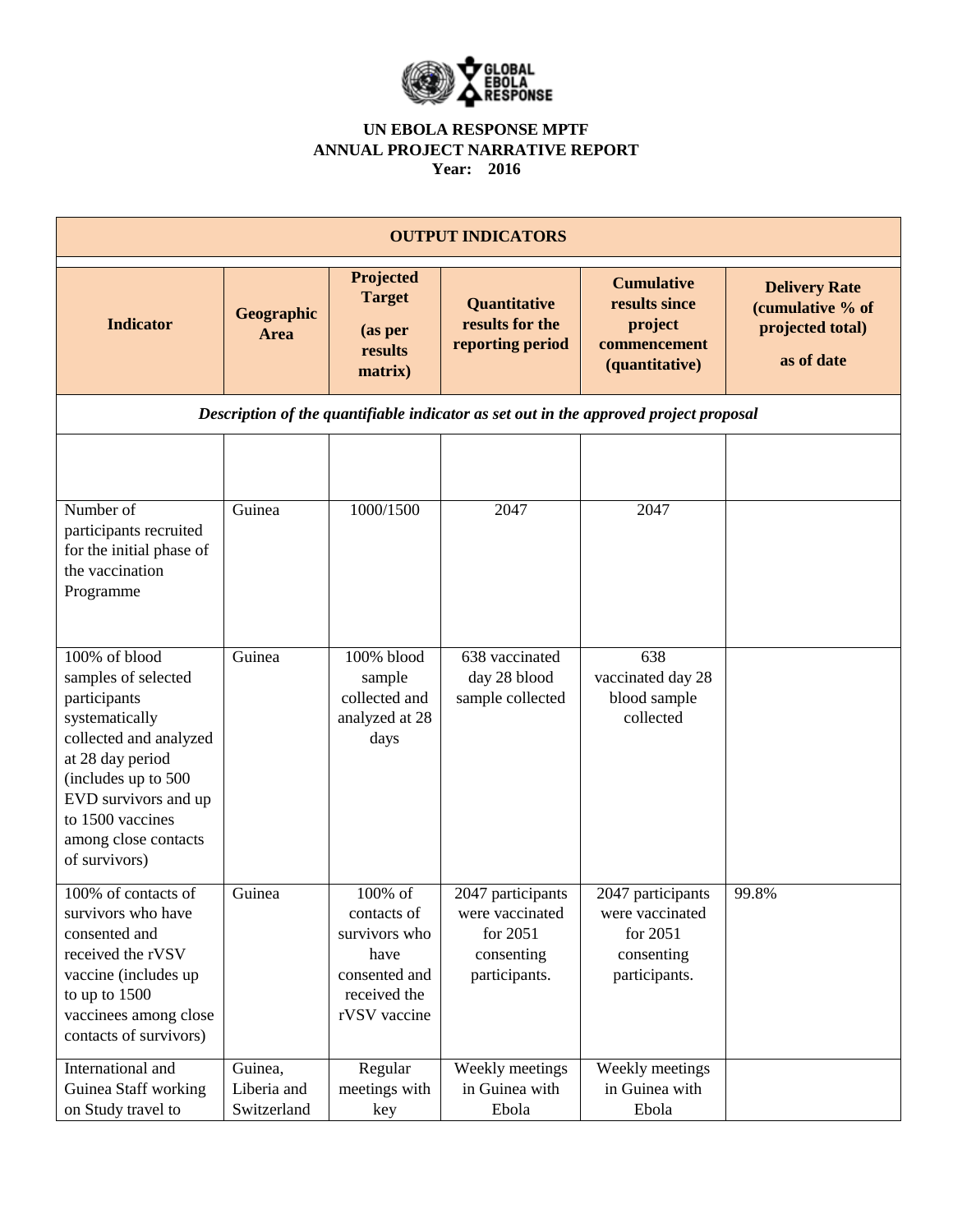

| meet regularly with | stakeholders | Coordination,      | Coordination,      |
|---------------------|--------------|--------------------|--------------------|
| key stakeholders to | to review    | participation to   | participation to   |
| review results and  | results and  | scientific meeting | scientific meeting |
| provide quarterly   | provide      | organized in July  | organized in July  |
| reports             | quarterly    | 2016 in Monrovia   | 2016 in Monrovia   |
|                     | reports      | and another one    | and another one    |
|                     |              | organized in       | organized in       |
|                     |              | Geneva in          | Geneva in          |
|                     |              | September 2016     | September 2016     |
|                     |              |                    |                    |

### **PROGRAMME REPORT FORMAT**

# **EXECUTIVE SUMMARY**

### **Current Situation and Trend**

This study is designed to test the effectiveness of a vaccination program in preventing the transmission of Ebola from survivors to close contacts. It will determine the effect of natural seropositivity on the immunogenicity and safety of the VSV-ZEBOV vaccine. The study is using rVSV-ZEBOV (Merck), following the very promising efficacy results in the interim analysis of the WHO-led ring vaccination trial (suggesting 100% protection, and unlikely to be less than 75% protective), and early indications of safety from the ring trial and studies in non-outbreak settings.

### **Narrative section:**

### **Key Achievements:**

- $\bullet$  Good clinical practice training was organized from 11 to 13 February. This training also focused on protocols, Standard Operating Procedures, and a specific training on counseling for teams that interacted with survivors.
- Recruitment of Ebola survivors and vaccination of their contacts started on 23 May 2016. At the end of the recruitment phase, a total of 48 survivors were enrolled in the study. Samples were successfully taken from all of them.
- $\div$  133 rings have been established with a total of 2047 participants recruited, among which 1629 contacts of survivors were effectively vaccinated. Each ring had an average of 15.3 participants per ring.

## **Delays or Deviations**

The recruitment of Ebola survivors and vaccination of their contacts started on 23 May, later than planned, due to the comments and suggestions from the Ethics Review Committees that needed to be